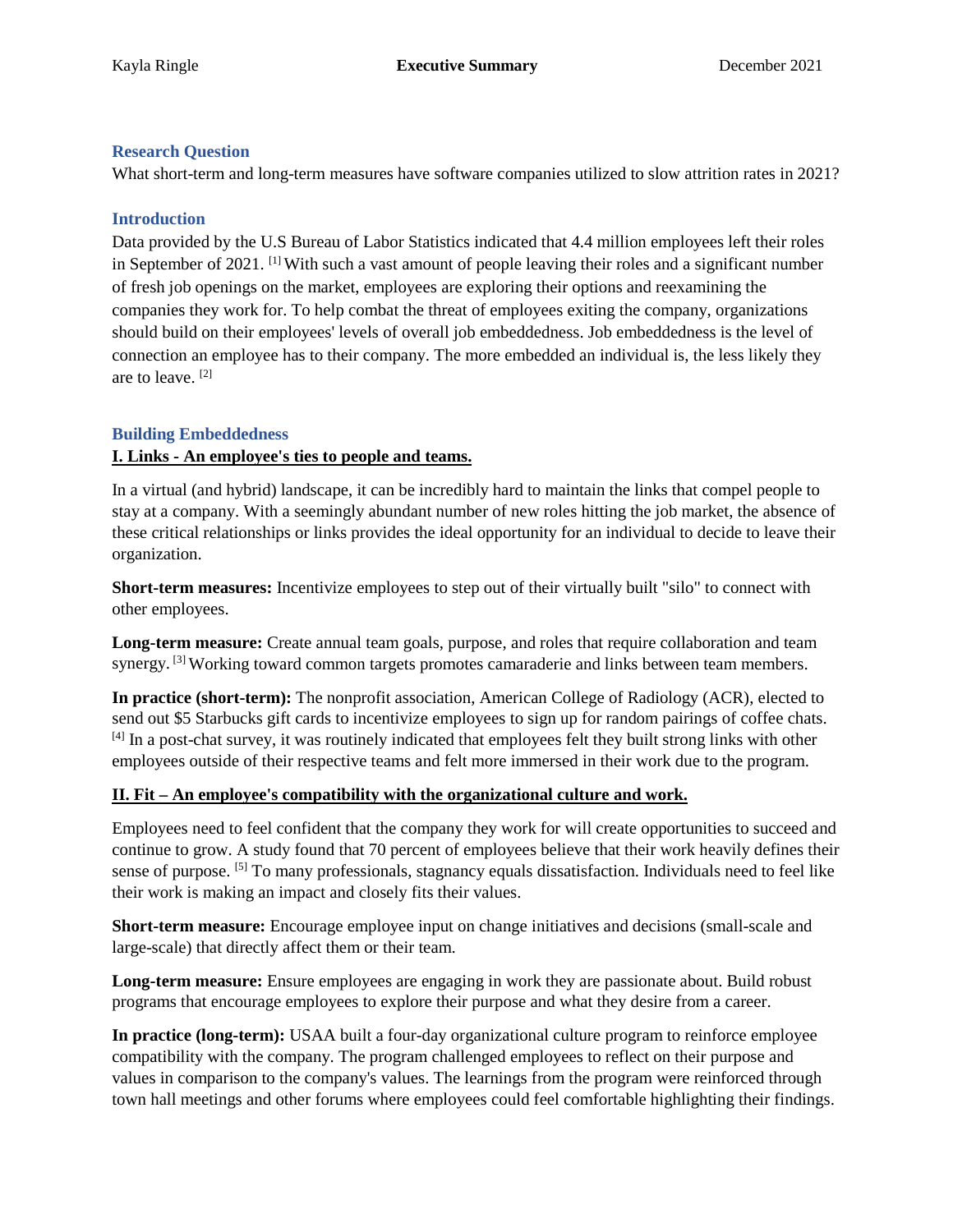USAA leaders dedicated their work to integrating and supporting employees' purpose by incorporating it into every facet of the organization. [6]

### **III. Sacrifice – The perceived value of what an employee gives up when they leave.**

 They examine things like the relationships they will have to sever, the benefits they may lose, and the promotions they'll miss out on. Organizations must improve the level of sacrifice an employee has to make if they leave, as this will further encourage employees to stay. When deciding to leave an organization, employees think of the possible downfalls of their decision.

 While increasing compensation or offering other financial benefits can be an excellent short-term strategy to increase sacrifice, it is essential to note that many employees see this type of retention strategy as purely transactional. It reinforces that their actual needs are still not being met. [7] **Short-term measure:** Increase compensation levels or offer unique financial benefits (like sabbatical).

 Clear career trajectories can combat employees questioning if another organization can fulfill their career **Long-term measure:** Build robust career development plans that give employees more incentive to stay. aspirations. In addition, giving employees ample resources to pursue their goals can make the sacrifice of leaving that much more difficult.

 **In practice (short-term):** Especially at a time that around 76 percent of Americans are suffering from sabbatical and a bonus of \$5,000<sup>[9]</sup>. Not only do employees have the opportunity to take a much-needed to leave before they get to utilize the benefit. burnout [8], it's essential to think of innovative benefits that can keep employees both retained and engaged. HubSpot created a sabbatical program contingent on employees reaching five years of employment at the organization. Employees participating in the program are offered a four-week paid break to refresh, but the program also increases the amount of sacrifice an employee faces if they decide

# **Measuring the Level of Embeddedness – Example Survey Questions I. Links**

I feel connected to the people on my team. I have strong relationships with individuals outside of my team.

# **II. Fit**

 I feel that I am able to utilize my unique skills and talents in my role. My personal values are compatible with the organization's values.

# **III. Sacrifice**

 I believe that my promotional opportunities are great at this organization. I am compensated well for my level of performance.

# **Conclusion**

 excellent way for companies to turn something like a 'Great Resignation' into a 'Great Attraction.' Employees who feel genuinely enmeshed in their organization are proven to be more engaged, more satisfied in their role, and less likely to look elsewhere for employment. Integrating a job embeddedness strategy when building or leading employee-related initiatives is an